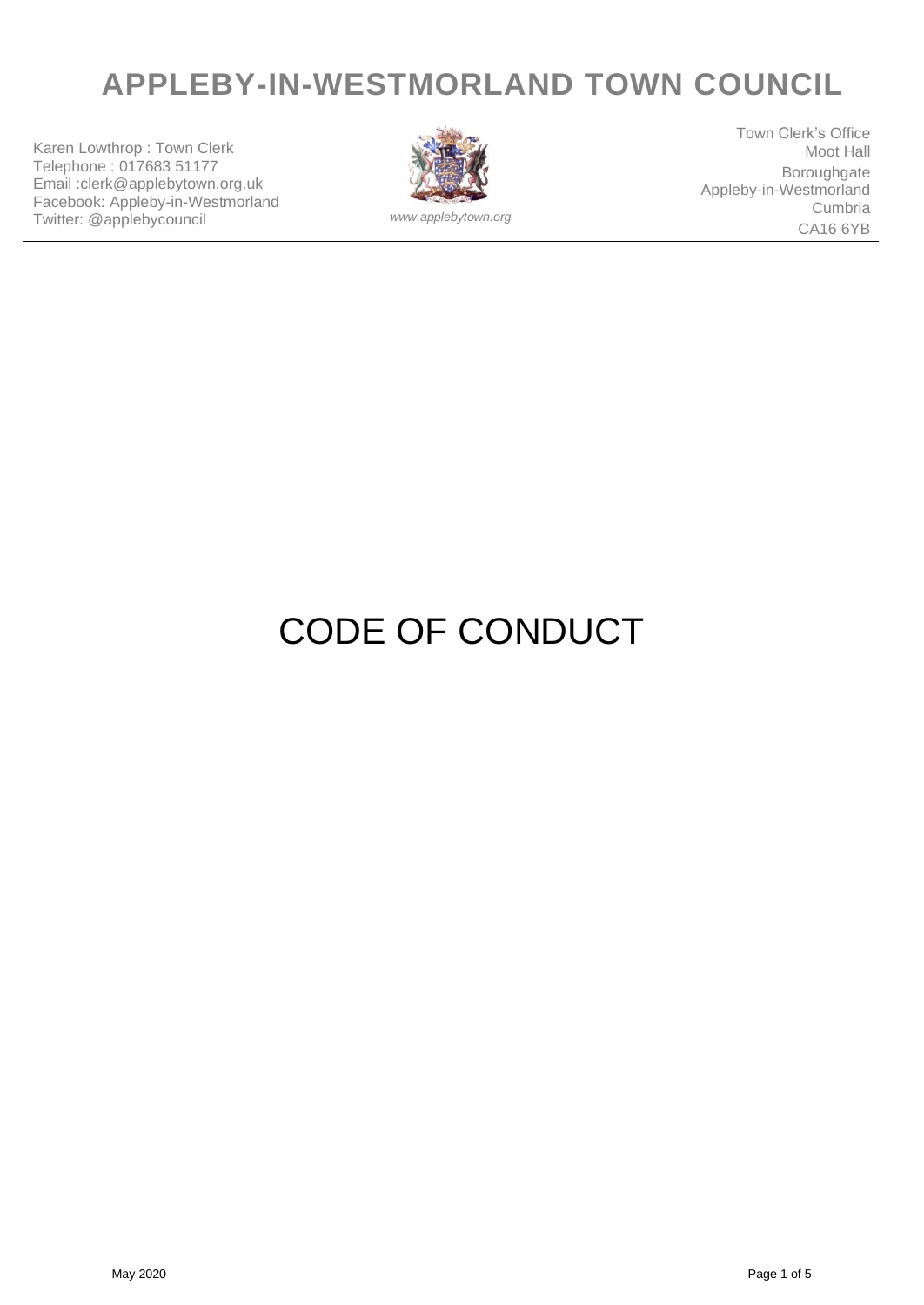## FOR MEMBERS AND CO-OPTED MEMBERS OF APPLEBY-IN-WESTMORLAND TOWN COUNCIL

- 1. Appleby-in-Westmorland Town Council ("The Council") has adopted the following code dealing with the conduct that is expected of members and co-opted members of the Council ("Members") when they are acting in that capacity as required by section 27 of the Localism Act 2011 ("the Act").
- 2. The Council has a statutory duty under the Act to promote and maintain high standards of conduct by Members and the Code sets out the standards that the Council expects Members to observe.
- 3. The Code is not intended to be an exhaustive list of all the obligations that are placed on Members. It is the responsibility of individual Members to comply with the provisions of the Code as well as such other legal obligations as may apply to them from time to time. Failure to do so may result in a sanction being applied by the Council. Failure to take appropriate action in respect of a Disclosable Pecuniary Interest may result in a criminal conviction and a fine of up to £5,000 and/or disqualification from office for a period of up to 5 years.
- 4. The code is intended to be consistent with the seven principles as attached to this code and applies whenever a person is acting in his/her capacity as a Member of the Council or co-opted member in the conduct of the Council's business or acting as a representative of the Council.
- 5. When acting in your capacity as a Member:
	- (1) You must act solely in the public interest and should never improperly confer an advantage or disadvantage on any person or act to gain financial or other material benefits for yourself, your family, a friend, a close associate, an employer or a business carried on by you.
	- (2) You must not place yourself under a financial or other obligation to outside individuals or organisations that may influence you in the performance of your official duties.
	- (3) You must not disclose any information given to you as a Member in breach of any confidence.
	- (4) You must not bring your office or your Council into disrepute.
	- (5) You must treat others with respect and promote equality by not discriminating unlawfully against any person, and by treating people with respect, regardless of their sex, race, age, religion, gender, sexual orientation or disability. You should respect the impartiality and integrity of the Council's statutory officers and its other employees.
	- (6) When carrying out your public duties you must make all choices, such as making public appointments, awarding contracts or recommending individuals for rewards or benefits on merit.
	- (7) You are accountable for your decisions to the public and you must co-operate fully with whatever scrutiny is appropriate to your office.
	- (8) You must be as open as possible about your decisions and actions and the decisions and actions of your Council and should be prepared to give reasons for those decisions and actions.
	- (9) You must declare any private interests, both disclosable pecuniary interests and any other registrable interests, that relate to your public duties and must take steps to resolve any conflicts arising in a way that protects the public interest, including registering and declaring interests in a manner which conforms with the procedures set out below.
	- (10) You must ensure, when using or authorising the use by others of the resources of your Council, that such resources are not used improperly for political purposes (including party political purposes) and you must have regard to any applicable Local Council Code of Publicity made under the Local Government Act 1986.
	- (11) You must promote and support high standards of conduct when serving in your office.

### Registering and declaring disclosable pecuniary and other registrable interests

- (1) You must, within 28 days of taking office as a member or co-opted member, notify your Council's Monitoring Officer of any disclosable pecuniary interest as defined by regulations made by the Secretary of State, where the pecuniary interest is yours, your spouse's or civil partner's, or is the pecuniary interest of somebody with whom you are living with as a husband or wife, or as if you were civil partners. These interests and those at (2) below are shown attached to this code.
- (2) In addition, you must, within 28 days of taking office as a member or co-opted member, notify your Council's Monitoring Officer of any disclosable pecuniary or non-pecuniary interest which your Council has decided should be included in the register.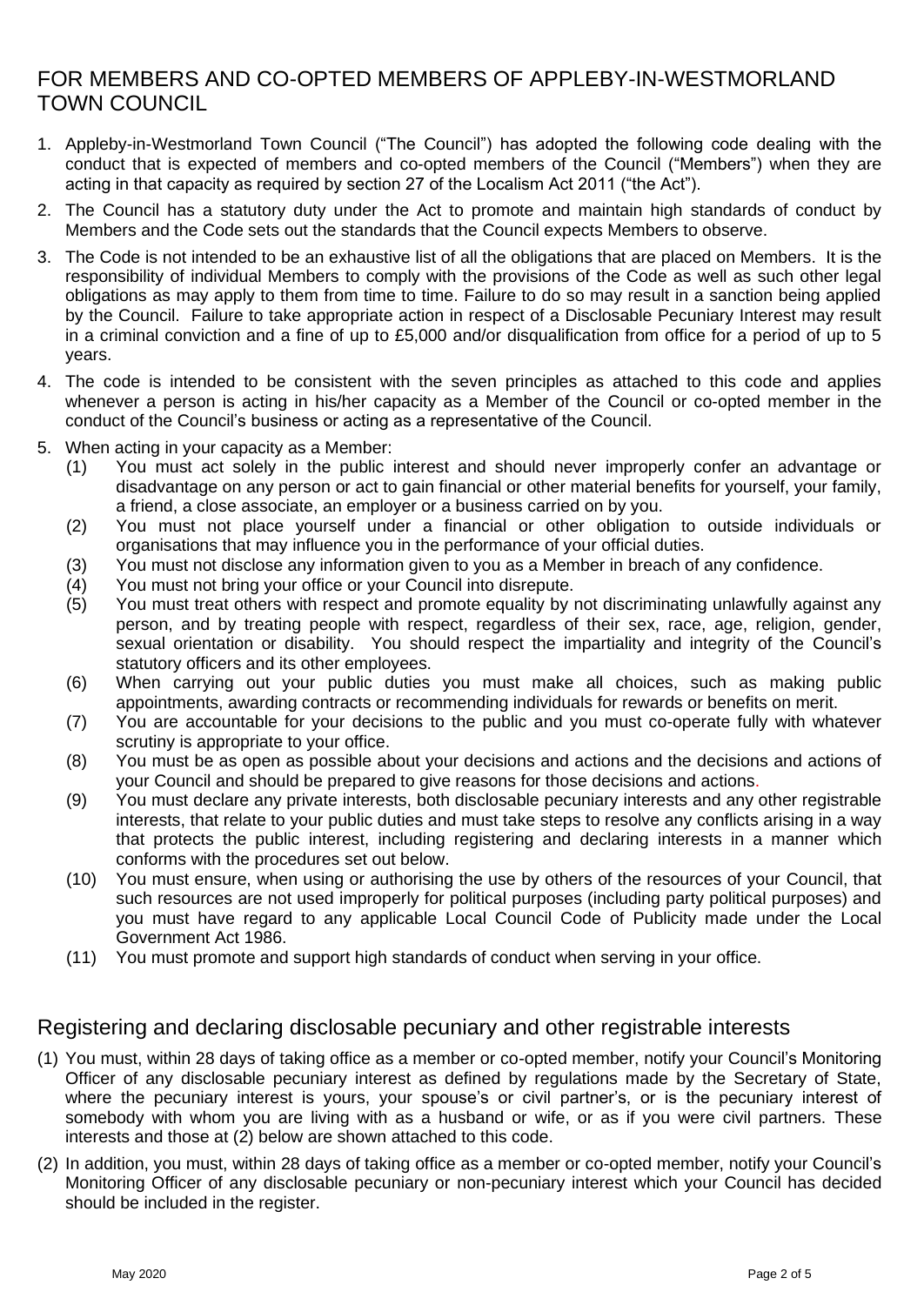- (3) If an interest has not been entered onto the Council's register, then the member must disclose the interest to any meeting of the Council at which they are present, where they have a disclosable interest in any matter being considered and where the matter is not a 'sensitive interest' as described by the Localism Act 2011.
- (4) Following any disclosure of an interest not on the Council's register or the subject of pending notification, you must notify the monitoring officer of the interest within 28 days beginning with the date of disclosure.
- (5) Unless dispensation has been granted, you may not participate in any discussion of, vote on, or discharge any function related to any matter in which you have a pecuniary interest as defined by regulations made by the Secretary of State. Additionally, you must observe the restrictions your Council places on your involvement in matters where you have a pecuniary or non-pecuniary interest as defined by your Council.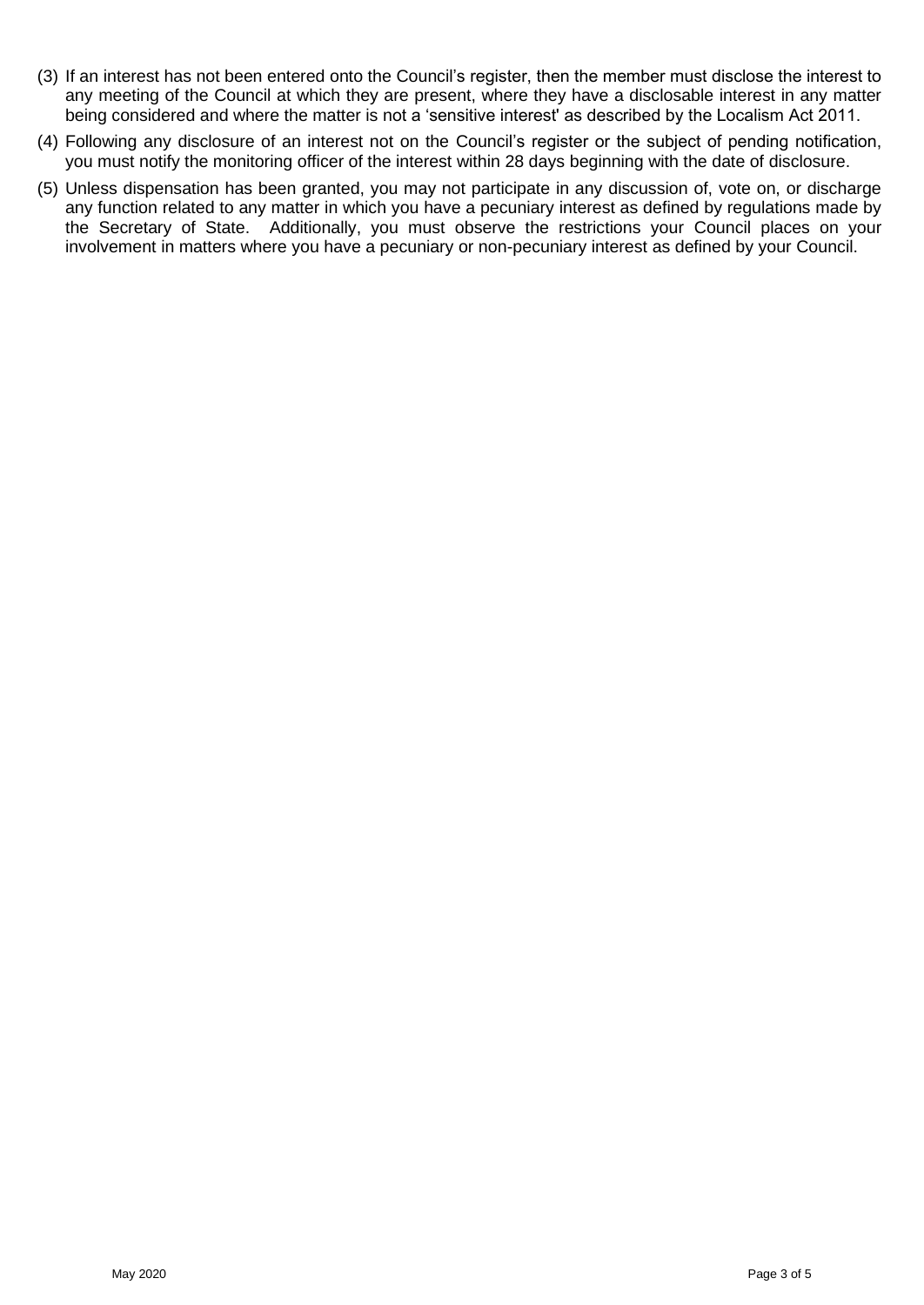## SEVEN GENERAL PRINCIPLES OF CONDUCT

#### **Selflessness**

1. Holders of public office should act solely in terms of the public interest. They should not do so in order to gain financial or other material benefits for themselves, their family, or their friends.

#### **Integrity**

2. Holders of public office should not place themselves under any financial or other obligation to outside individuals or organisations that might seek to influence them in the performance of their official duties.

#### **Objectivity**

3. In carrying out public business, including making public appointments, awarding contracts, or recommending individuals for rewards or benefits, holders of public office should make choices on merit.

#### **Accountability**

4. Holders of public office are accountable for their decisions and actions to the public and must submit themselves to whatever scrutiny is appropriate to their office.

#### **Openness**

5. Holders of public office should be as open as possible about the decisions and actions that they take. They should give reasons for their decisions and restrict information only when the wider public interest clearly demands

#### **Honesty**

6. Holders of public office have a duty to declare any private interests relating to their public duties and to take steps to resolve any conflicts arising in a way that protects the public interest

#### **Leadership**

7. Holders of public office should promote and support these principles by leadership and by example, and should act in a way that secures or preserves public confidence.